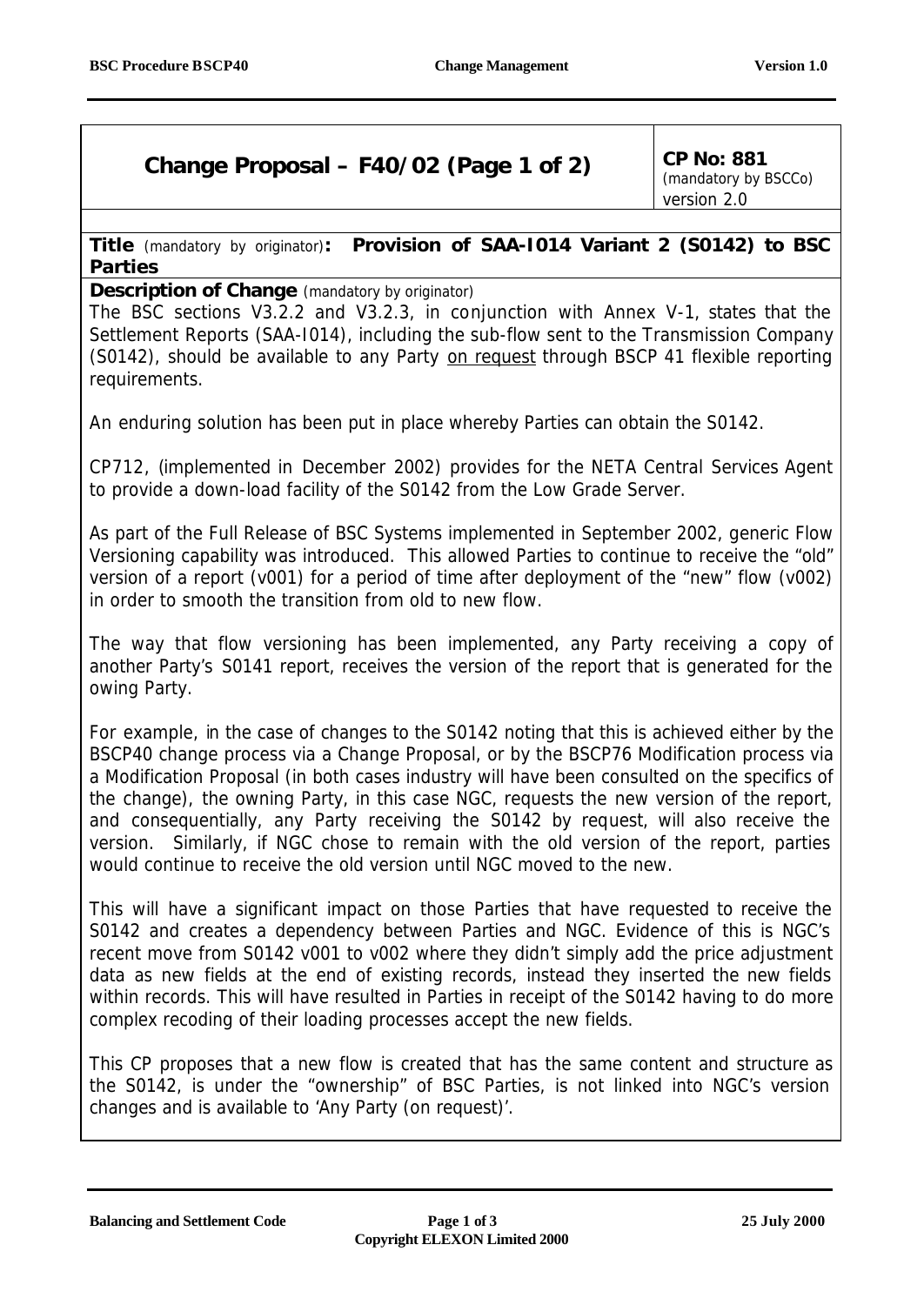## **Proposed Solution(s) (mandatory by originator)**

The following options should be considered for feasibility and cost:

#### **Option 1 Creating a new variant for industry use:**

Create a new subflow of the SAA – I014, subflow 4 (the S0144), with BSCCo and BSC Parties (on request) as recipients, this subflow will be initially identical to the S0142, and for the avoidance of doubt, it will be subject to separate change control.

The S0144 will replace the S0142 for download from the low grade service on a Settlement Day basis, noting that historical S0142's will be available. Furthermore, all current versions of the S0144 will be available for download from the low grade service, such that BSC Parties will be able to choose which version to download [the logistical / volumetric implications of this will need to be explored].

BSCCo will be the main recipient of the S0144 subflow and will receive it instead of the S0142, via the high grade service.

The Transmission Company will be the sole recipient of the S0142.

*It should be noted that Section V of the Code allows BSC Parties to request any variant of the Settlement Report, and there may arise the situation where some BSC Parties would still prefer the Transmission Company variant of the Settlement Report, for example where changes to the new variant, the S0144, make the S0142 preferable for those Parties. Therefore this circumstance must be catered for.*

# **Option 2 Adopting the BSCCo variant for industry use:**

Amend the BSCCo specific subflow of the SAA – I014, subflow 3 (the S0143), to align with the S0142, the S0143 will initially be identical to the S0142, and for the avoidance of doubt, it will be subject to separate change control.

The S0143 will replace the S0142 for download from the low grade service on a Settlement Day basis, noting that historical S0142's will be available. Furthermore, all current versions of the S0143 will be available for download from the low grade service, such that BSC Parties will be able to choose which version to download [the logistical / volumetric implications of this will need to be explored].

BSCCo will continue to be the main recipient of the S0143 subflow and will therefore not additionally require the S0142.

The Transmission Company will be the sole recipient of the S0142.

*It should be noted that Section V of the Code allows BSC Parties to request any variant of the Settlement Report, and there may arise the situation where some BSC Parties would still prefer the Transmission Company variant of the Settlement Report, for example where changes to the S0143, make the S0142 preferable for those Parties. Therefore this circumstance must be catered for.*

### **Option 3 Make all current versions of the S0142 available to BSC Parties**

Retain the S0142 as the variant of the Settlement Report to be made available to BSC Parties, but make all current versions of the Settlement Report available for download from the low grade service, so that BSC Parties can choose their preferred version for download [the logistical / volumetric implications of this will need to be explored].